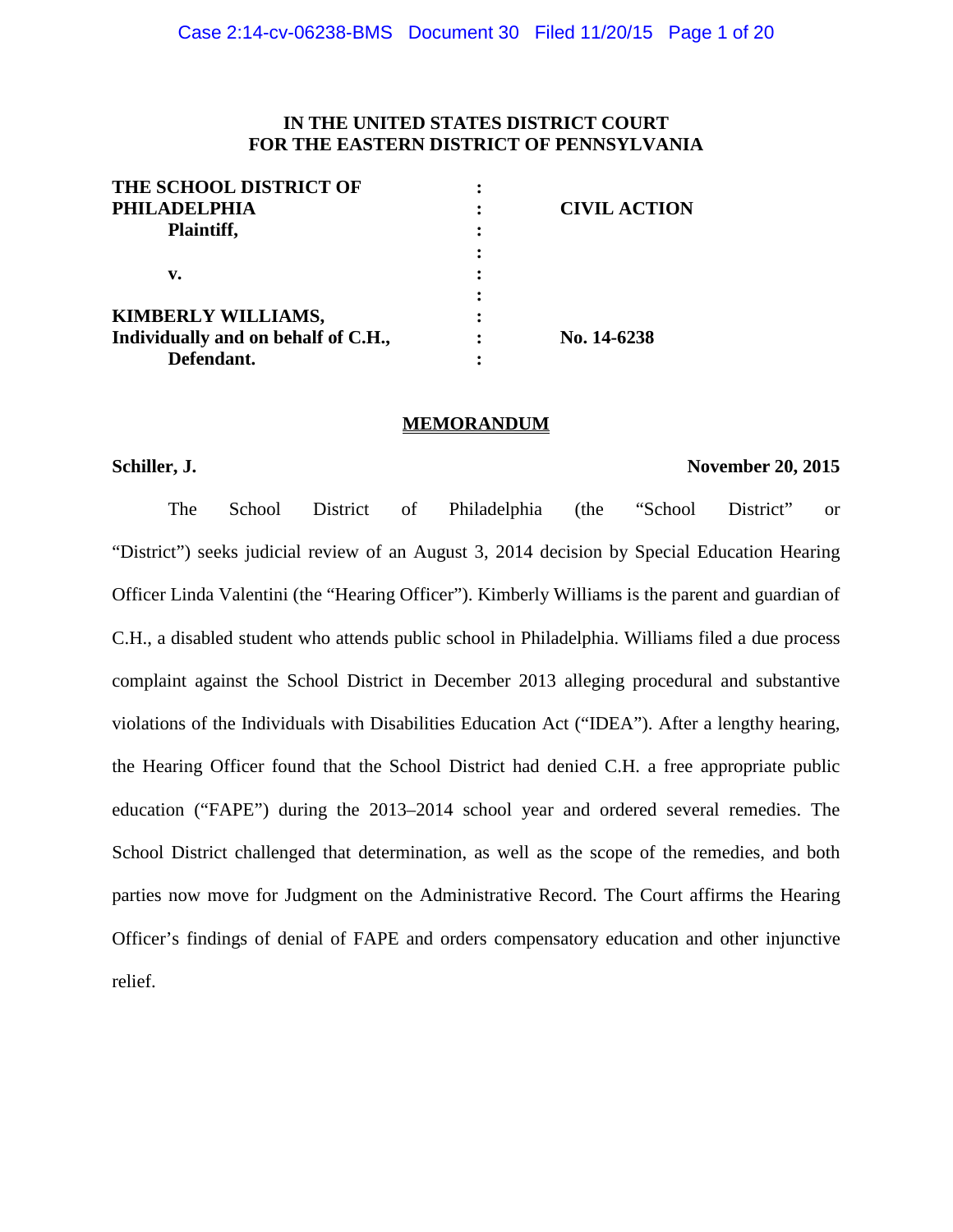## **I. BACKGROUND**

C.H. is a student who suffers from autism and a speech and language impairment, and who is therefore eligible for special education. (Hearing Officer's Findings of Fact [HO FF] 1.) During the 2013–2014 school year, C.H. was a ninth grader at Roxborough High School. (S-45 [Mar. 2014 IEP] at 2.) He participated in a reading program at a second grade level and a math program at a second grade to third grade level. (*Id.* at 9.)

## **A. Procedural History**

Prior to beginning high school in the fall of 2013, C.H. attended middle school at Feltonville School of Arts and Sciences. (S-1 [Apr. 2013 IEP] at 1.) Williams filed a due process complaint challenging C.H.'s education during the 2012–2013 school year in June 2013. (P-5 [HO McElligott Decision] at 3.) Hearing Officer Jake McElligott issued a decision on November 11, 2013, in which he determined that the School District had denied FAPE to C.H. by providing an inadequate speech and language program, failing to individualize Extended School Year programming, failing to implement certain Individualized Education Plan ("IEP") goals, and committing various procedural flaws in the IEP process. (*Id.* at 12–14.)

Meanwhile, the School District issued a Notice of Recommended Education Placement ("NOREP") proposing that C.H. attend high school at Roxborough, as Williams had requested. (HO FF ¶ 3; HO McElligott Decision at 6.) Williams agreed with the placement but disagreed with certain aspects of the educational program outlined in the existing IEP from April 2013. (HO FF ¶ 4.) On September 4, 2013, C.H.'s new IEP team, including Williams, held an IEP meeting to revise the IEP as necessary for C.H.'s transition to high school. (HO FF  $\P$  5.) At this meeting, the team discussed transferring the iPad C.H. had used at Feltonville to Roxborough and Williams's desire for C.H. to have a 1:1 aide to help him transition to high school and allow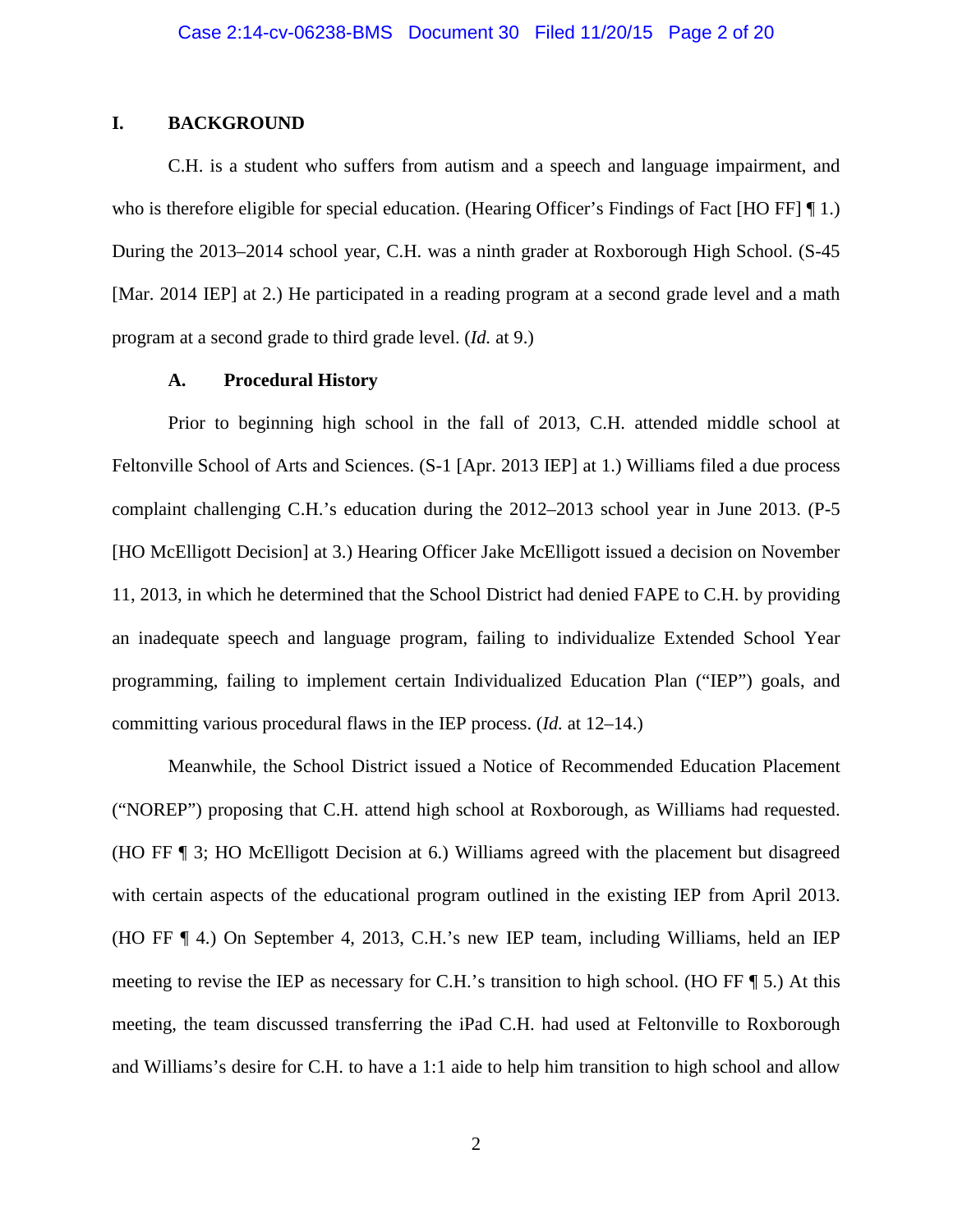## Case 2:14-cv-06238-BMS Document 30 Filed 11/20/15 Page 3 of 20

him to attend regular-education art and physical education classes, among other topics. (HO FF ¶ 6; Tr. at 522–23, 529–30, 1247–48.) Representatives of the School District agreed to facilitate the transfer of the iPad, and issued a NOREP the following day indicating that they would provide a 1:1 aide and make further revisions to the IEP. (Tr. at 522–23, S-9 [Sept. 2013 NOREP].)

The team held another IEP meeting on November 18, 2013, to review test results and update the current educational levels in the IEP. (HH FF ¶ 7.) After that meeting, Williams did not receive a copy of the revised IEP, so she filed a due process complaint on December 18, 2013. (HO FF ¶ 8.) The parties held a Resolution Meeting in January 2014, after which the School District provided Williams with a copy of the IEP that had been revised after the November 2013 meeting. (HO FF ¶ 8; *see* S-24 [Nov. 2013 IEP].) The parties participated in several additional IEP meetings, and the School District issued a final IEP on March 21, 2014. (HO FF ¶¶ 10–12.) Williams declined to sign a Permission to Reevaluate C.H. pursuant to the School District's usual triennial reevaluation. (HO FF ¶ 11 & n.5.)

On March 28, 2014, Williams filed an amended due process complaint. (HO FF ¶ 13; Am. Due Process Compl.) The Hearing Officer held a hearing on the complaint over the course of five days in May and June 2014. (HO Valentini Decision [HO Decision] at 1.) She issued her decision on August 3, 2014. The School District filed the Complaint in this case on October 31, 2014, seeking judicial review of the Hearing Officer's decision. (Compl. ¶ 1.)

## **B. The Hearing Officer's Decision**

The Hearing Officer's decision addresses the following issues raised by the parties in this matter: (1) whether the School District engaged in practices that impeded Williams's opportunity to participate in the decisionmaking process regarding C.H.'s education; (2) whether the District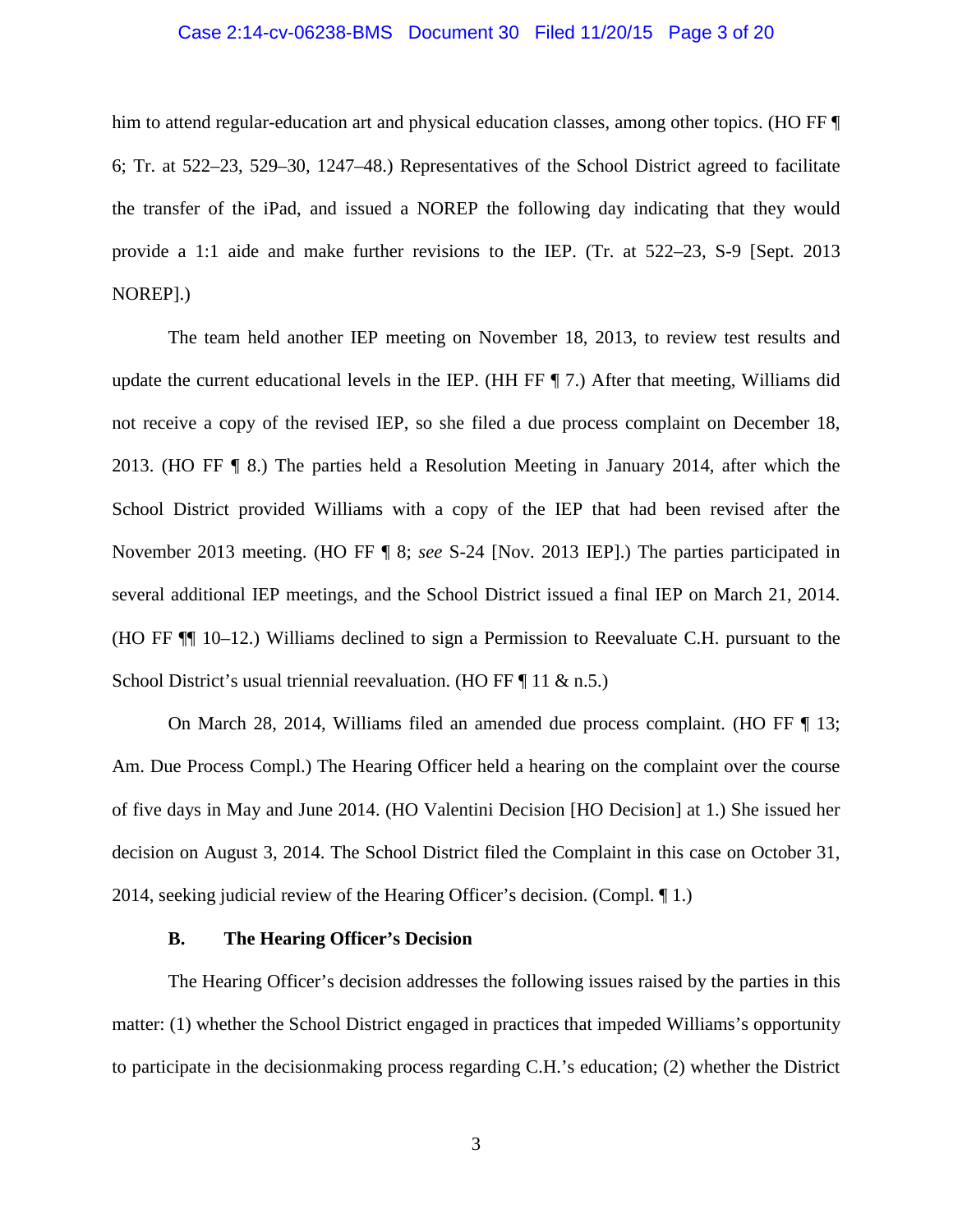## Case 2:14-cv-06238-BMS Document 30 Filed 11/20/15 Page 4 of 20

failed to provide C.H. with FAPE by failing to provide an iPad as specified in his IEP, failing to provide a 1:1 aide who would allow him to participate in regular education classes, failing to provide appropriate speech/language services, using inappropriate present educational levels, failing to provide meaningful transition planning, failing to individualize Extended School Year programming, and failing to address bullying; (3) whether the District discriminated against C.H. in violation of Section 504 of the Rehabilitation Act; and (4) whether the District should conduct a comprehensive evaluation of C.H. (HO Decision at 2–3.) The Hearing Officer found that the District's failure to provide the iPad, failure to provide the 1:1 aide, and failure to provide appropriate speech and language services constituted denials of FAPE, while the other alleged failures did not. (HO Decision at 15–22.) She found that the District had not committed any procedural violations, and that Williams's Section 504 claims were coextensive with her IDEA claims. (*Id.* at 23.) Finally, she found that the School District should conduct a triennial evaluation of C.H., even without Williams's permission. (*Id.* at 23, 26.) Williams does not challenge the Hearing Officer's findings in favor of the School District, so this Court need only address those issues on which the Hearing Officer found in Williams's favor.

#### *1. Failure to provide the iPad*

The Hearing Officer found that Roxborough High School staff was aware no later than September 4, 2013 that C.H. had used an iPad in  $8<sup>th</sup>$  grade, and that they agreed at that time to transfer the iPad to the high school. (HO FF ¶¶ 15–17.) C.H.'s IEPs have consistently indicated that he requires or benefits from an iPad or other assistive technology to help develop his writing and communication skills. (*Id.* ¶ 26; *see e.g.* Apr. 2013 IEP at 8; Mar. 2014 IEP at 11.) Due to licensing and other technical difficulties, C.H. did not receive the iPad until March 2014. (HO FF ¶¶ 18, 22.) The iPad that was provided did not contain the 500-word vocabulary bank that C.H.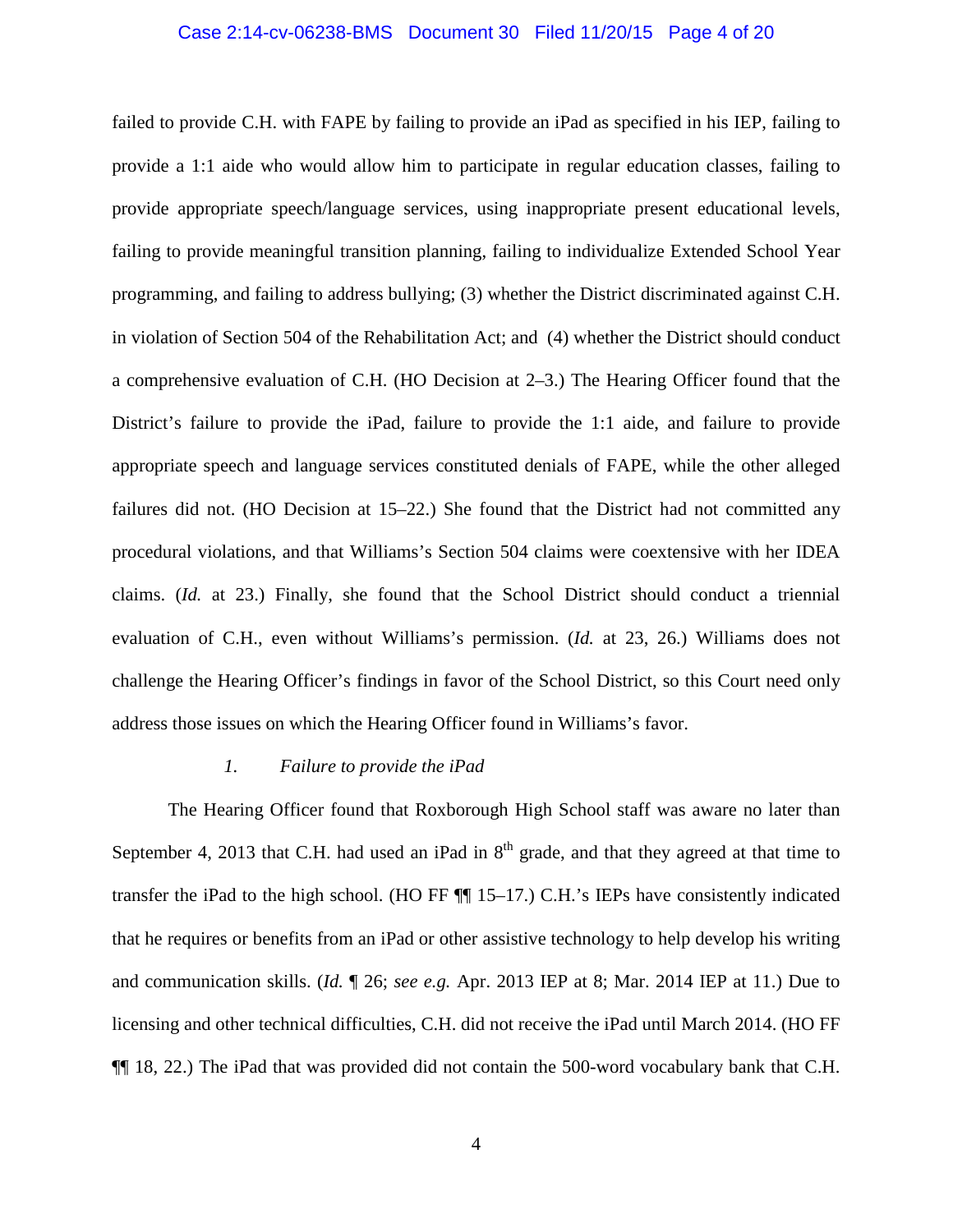## Case 2:14-cv-06238-BMS Document 30 Filed 11/20/15 Page 5 of 20

had developed in  $8<sup>th</sup>$  grade, and the staff members working with C.H. in high school testified that they did not know how to use the iPad as assistive technology. (HO FF ¶¶ 23–27.)

The Hearing Officer determined that two weeks was a reasonable time period to enact the transfer of the iPad, so the failure to deliver the device to C.H. between September 15, 2013 and March 15, 2014 constituted a denial of FAPE. (HO Decision at 17.) In order to remedy this denial and address the staff's lack of training on how best to use the iPad, she ordered the School District to contract with an expert who could provide such training to C.H., Williams, C.H.'s teachers, and his 1:1 aide at the beginning of each school year. (*Id.* at 18.) The Hearing Officer specified that the training should not exceed 120 hours, based on her determination of the number of hours for which C.H. had been denied FAPE, and that the cost of educational applications acquired should not exceed \$1,000. (*Id.*)

## *2. Failure to provide the 1:1 aide*

The School District agreed on September 4, 2013 to provide C.H. with a 1:1 aide, and issued a NOREP on September 5, 2013 confirming that assignment. (HO FF ¶¶ 28, 30; Sept. 2013 NOREP.) However, because of union rules for District paraprofessionals, the School District did not provide the aide until January 2, 2014. (HO FF  $\P$  31, 37.) During the fall 2013 semester, a bus attendant worked with C.H. during school three days a week, but the School District could not confirm that the bus attendant had the required qualifications to serve as an instructional paraprofessional. (HO FF ¶¶ 34–35.) During that semester, C.H. did not attend the regular education classes provided for in his IEP. (HO FF ¶¶ 29, 33.) Once the aide was provided in January 2014, regular art and physical education classes were added to C.H.'s schedule. (HO FF ¶ 38.)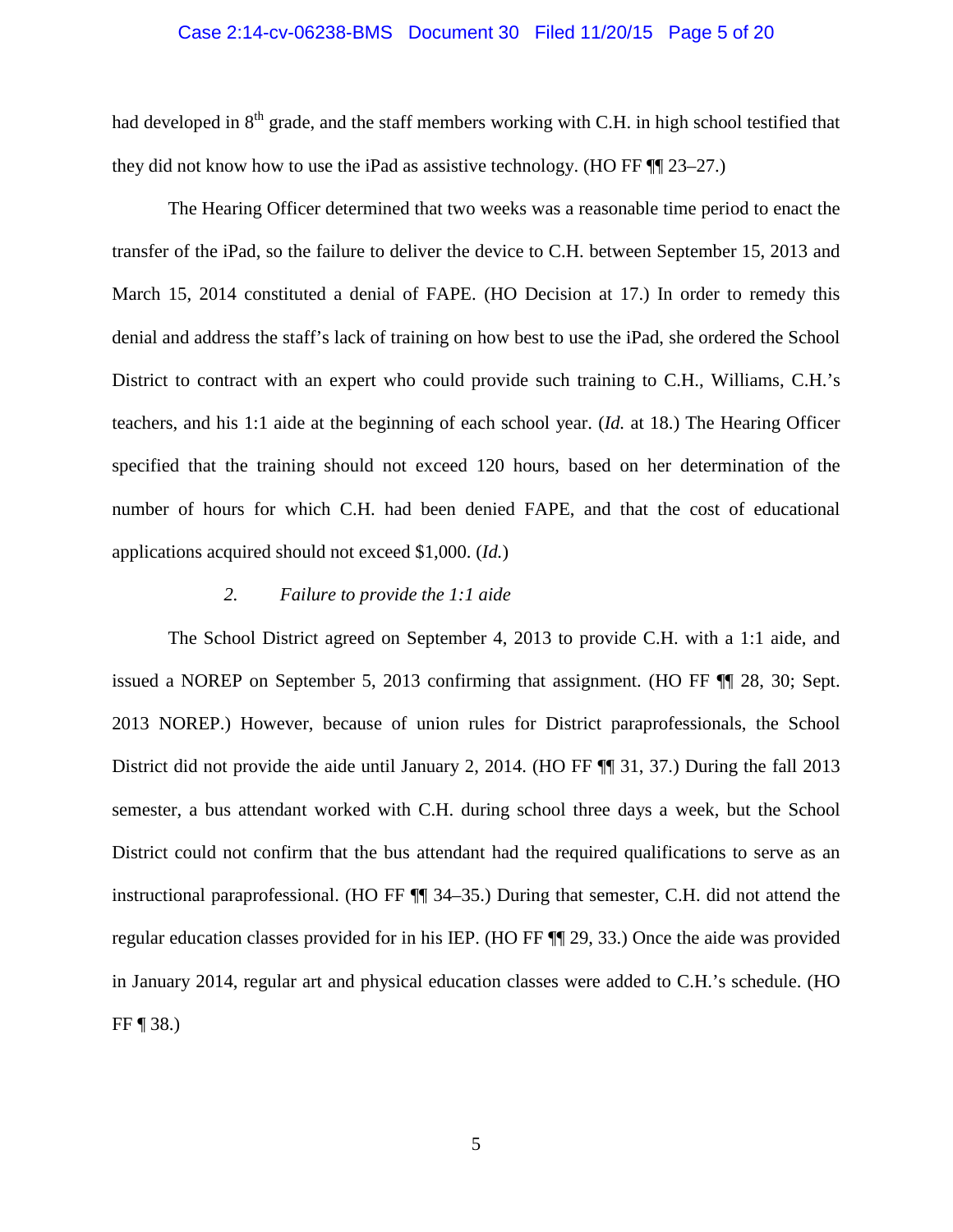## Case 2:14-cv-06238-BMS Document 30 Filed 11/20/15 Page 6 of 20

The Hearing Officer found that the School District's failure to provide a 1:1 aide between September 5, 2013 and January 2, 2014 constituted a denial of FAPE and a violation of C.H.'s right to be educated in the least restrictive environment possible. (HO Decision at 18.) She determined that one month was a reasonable amount of time for the District to find an aide, and ordered compensatory education in the form of reimbursement for evening, weekend, or summer art and physical education programs not to exceed the salary of the 1:1 aide for three months. (HO Decision at 19.)

## *3. Failure to provide appropriate speech and language services*

The Hearing Officer described C.H.'s speech/language program as including both "concentrated" and "distributed practice" models. (HO FF ¶ 40.) The concentrated model included sixty minutes per month of direct speech and language therapy in a small group. (HO FF ¶ 41; Mar. 2014 IEP at 40.) The distributed practice model used opportunities that arose throughout the day for C.H. to work on his communication skills, and it involved both C.H.'s teachers and his 1:1 aide. (HO FF ¶¶ 43–44.) However, the Hearing Officer found that the forty minutes per month of "indirect services time" earmarked for training of staff working with C.H. by a speech and language therapist was insufficient for the therapist to collect and analyze the data necessary to monitor the progress of the distributed practice approach. (HO FF ¶¶ 44–46.) She also found that fifteen minutes per week was an insufficient amount of direct therapy. (HO FF  $\P$  52.)

Giving substantial weight to the testimony of a private speech/language therapist who testified on Williams's behalf, the Hearing Officer found that the School District's program was insufficient to address C.H.'s needs and thus constituted a denial of FAPE. (HO Decision at 19– 20.) She accepted the expert's recommendation that C.H. requires three forty-five-minute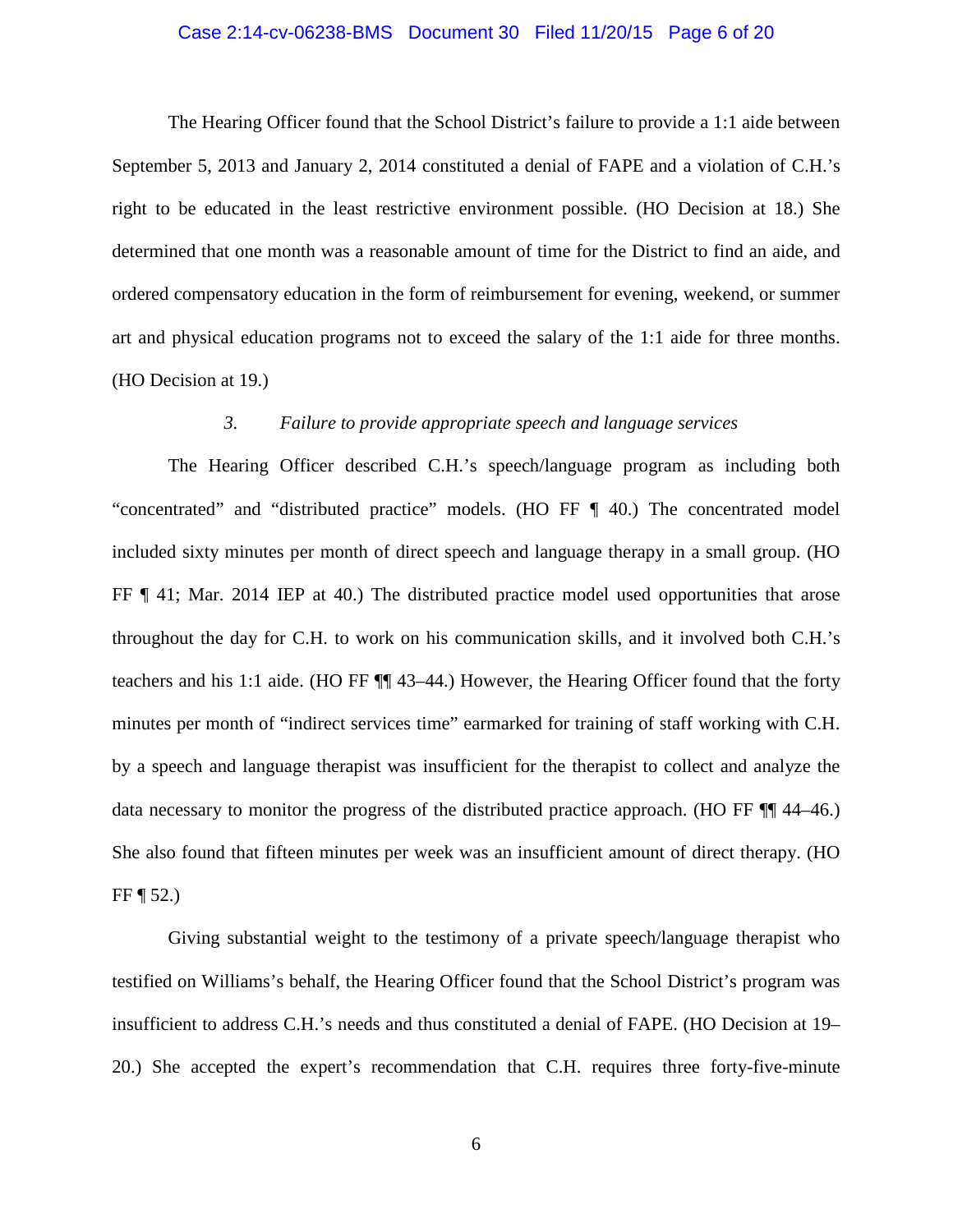## Case 2:14-cv-06238-BMS Document 30 Filed 11/20/15 Page 7 of 20

speech/language therapy sessions per week, and therefore ordered the School District to fund private therapy for two and a quarter hours per week for as many weeks as school was in session in 2013 – 2014. (*Id.* at 20.) She declined to credit the fifteen minutes of therapy that C.H. had received each week because the therapist at Roxborough did not consult with C.H.'s previous therapist or reevaluate C.H. prior to designing the program. (*Id.*) She also ordered the School District to fund one and a quarter hour each month for 10 months of consultation with Williams and/or staff in C.H.'s community programs. (*Id.*)

## *4. Additional remedies*

In addition to the awards of compensatory education described above, the Hearing Officer ordered the School District to provide C.H., as part of his IEPs, with a personal iPad throughout his attendance in high school. (*Id.* at 25.) She also ordered that it continue to provide him with a 1:1 aide unless the IEP team, with particular emphasis on the parent, determines that the aide should be faded or eliminated. (*Id.*) She ordered that the School District should provide, as part of C.H.'s IEPs, three forty-five-minute sessions each week of direct speech/language therapy and seventy-five minutes per month of consultation services by a therapist with the IEP team members, including fifteen minutes with Williams. (*Id.*) Finally, she ordered that the School District provide thirty minutes per week of self-advocacy instruction, and that it conduct a comprehensive evaluation and a vocational assessment of C.H. (*Id.* at 26.)

#### **II. STANDARD OF REVIEW**

The IDEA allows any party to challenge the result of a due process hearing by bringing a civil action in a district court. 20 U.S.C. § 1415(i)(2)(A). The statute instructs that a reviewing court "(i) shall receive the records of the administrative proceedings; (ii) shall hear additional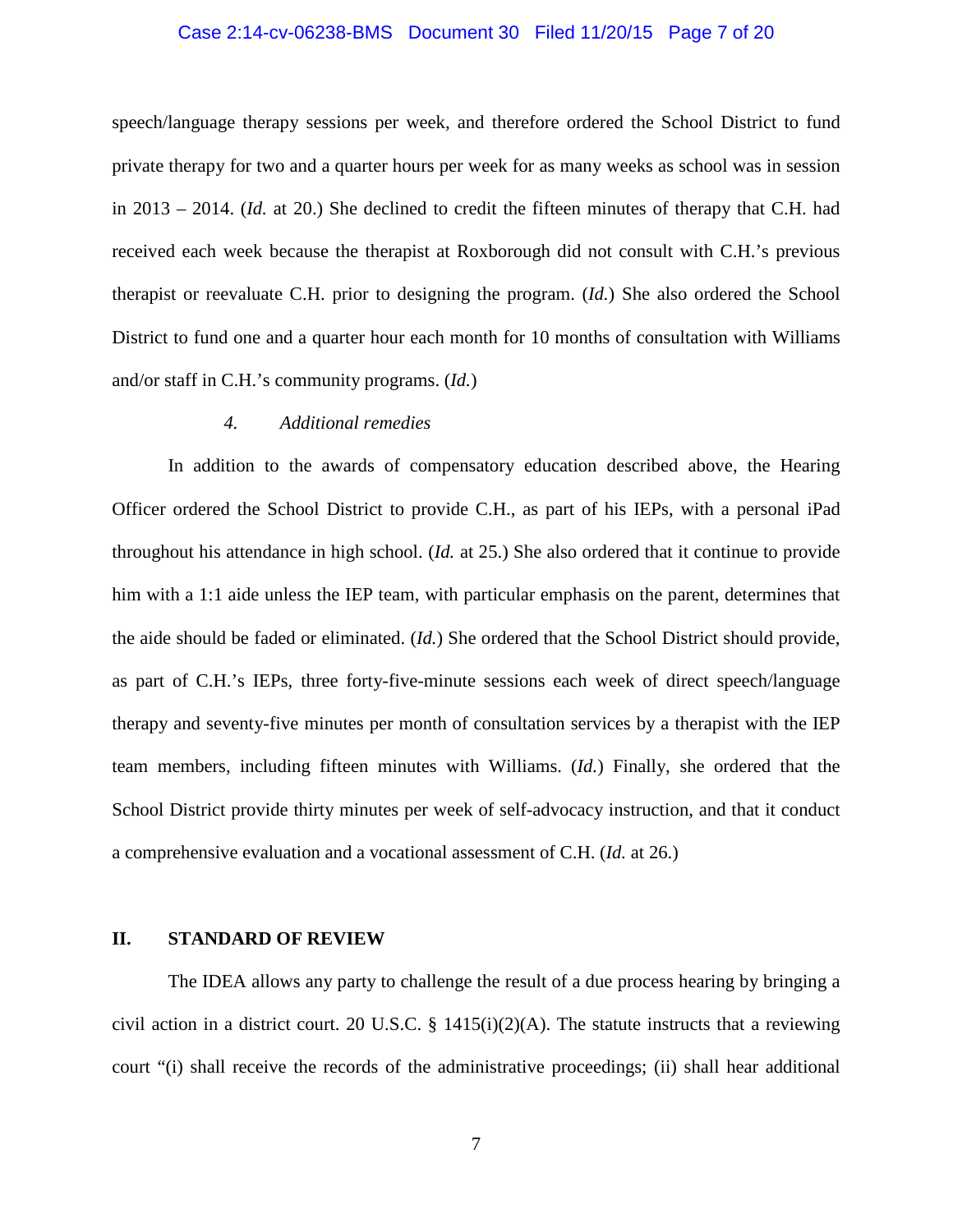# Case 2:14-cv-06238-BMS Document 30 Filed 11/20/15 Page 8 of 20

evidence at the request of a party; and (iii) basing its decision on the preponderance of the evidence, shall grant such relief as the court determines is appropriate." *Id.* § 1415(i)(2)(C). A district court conducts a modified de novo review of the underlying decision, giving "due weight" to the administrative factual findings. *S.H. v. State-Operated Sch. Dist. of City of Newark*, 336 F.3d 260, 270 (3d Cir. 2003). Under this modified de novo review, a court must defer to the hearing officer's factual findings unless it can point to contrary nontestimonial extrinsic evidence on the record. *Id.* "[T]he party challenging the administrative decision bears the burden of persuasion before the district court as to each claim challenged." *Ridley Sch. Dist. v. M.R.*, 680 F.3d 260, 270 (3d Cir. 2012).

#### **III. DISCUSSION**

## **A. Denial of FAPE**

The IDEA requires school districts that receive federal funds to provide children with disabilities with FAPE, defined as "special education and related services that (A) have been provided at public expense, under public supervision and direction, and without charge; (B) meet the standards of the State educational agency; (C) include an appropriate preschool, elementary school, or secondary school education in the State involved; and are provided in conformity with the individualized education program required under [the statute]." 20 U.S.C. §§ 1401(9),  $1412(a)(1)$ . In order to provide a student with FAPE, a school district must provide services sufficient to allow the child to benefit educationally from his instruction and must comply with the student's IEP and the procedural requirements of the IDEA. *Bd. of Educ. of Hendrick Hudson Cent. Sch. Dist., Westchester Cty. v. Rowley*, 458 U.S. 176, 203–04 (1982). A court determining whether a district has denied a student FAPE engages in a twofold inquiry: (1) whether the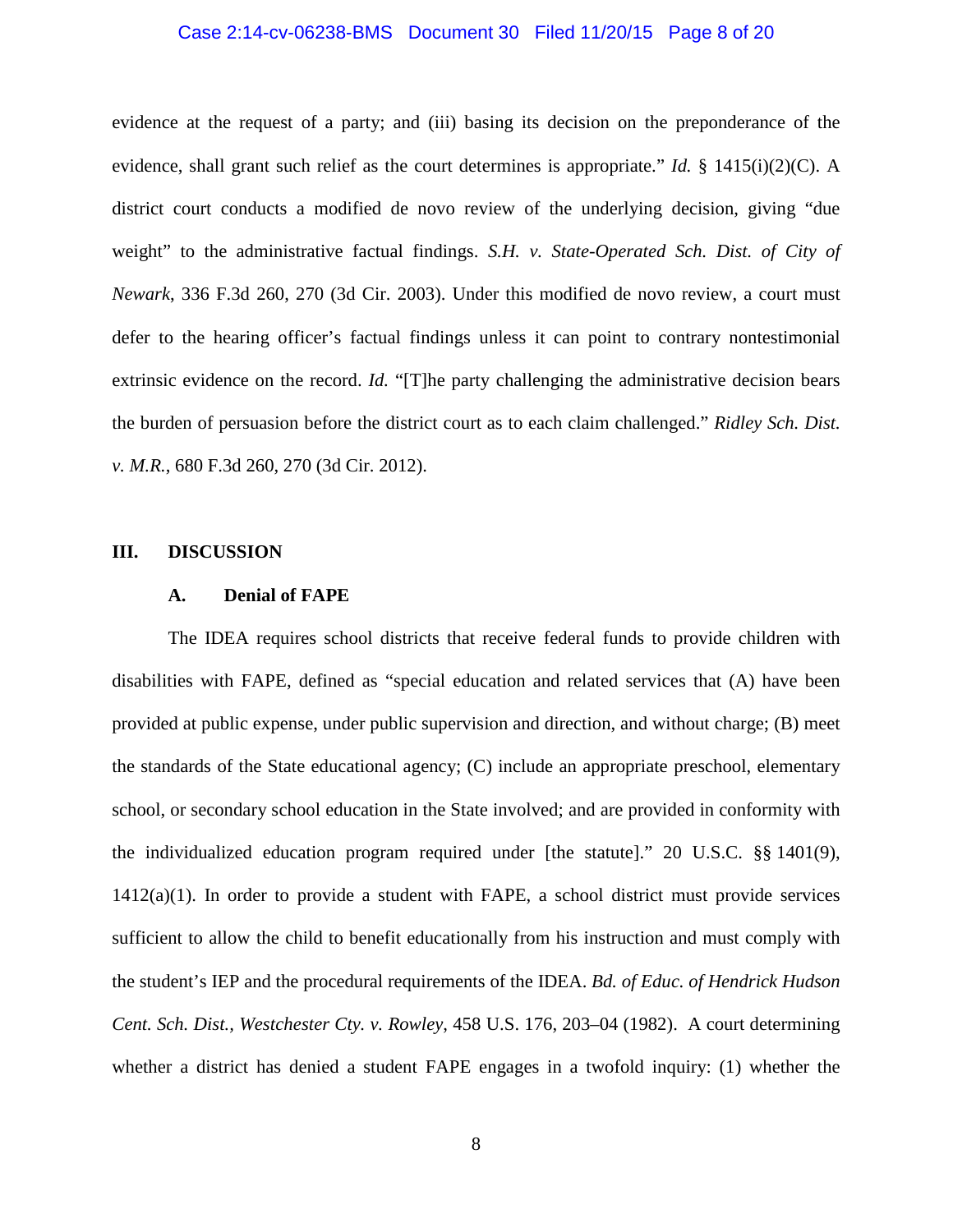## Case 2:14-cv-06238-BMS Document 30 Filed 11/20/15 Page 9 of 20

district complied with the procedures set forth in the IDEA; and (2) whether the IEP is "reasonably calculated to enable the child to receive educational benefits." *Id.* at 206–07.

The IEP, which a district must produce for each disabled child, is the primary mechanism for ensuring the provision of FAPE. *Susan N. v. Wilson Sch. Dist.*, 70 F.3d 751, 756 (3d Cir. 1995). An IEP must provide the student with a "basic floor of opportunity," but need not provide for the optimal level of services. *See Rowley*, 458 U.S. at 201; *Carlisle Area Sch. v. Scott P.*, 62 F.3d 520, 532 (3d Cir. 1995). "To prevail on a claim that a school district failed to implement an IEP, a plaintiff must show that the school failed to implement substantial or significant provisions of the IEP, as opposed to a mere *de minimis* failure, such that the disabled child was denied a meaningful educational benefit." *Melissa S. v. Sch. Dist. of Pittsburgh*, 183 F. App'x 184, 187 (3d Cir. 2006). Additionally, the IDEA requires a district to educate a disabled child in the least restrictive environment, meaning alongside non-disabled children, to the extent possible considering the severity of his disability. 20 U.S.C. § 1412(a)(5); *D.F. v. Collingswood Borough Bd. of Educ.*, 694 F.3d 488, 499 (3d Cir. 2012). The Hearing Officer found that the School District denied C.H. FAPE by failing to provide him an iPad, failing to provide a 1:1 aide, and providing insufficient speech/language therapy. (HO Decision at 17–20.) The School District seeks review and reversal of all three conclusions.

## *1. Failure to provide the iPad*

The School District argues, first, that an iPad was not required by C.H.'s IEP, and second, that the record contains insufficient evidence of C.H.'s educational need for the iPad to prove that its absence throughout most of the 2013–2014 school year constituted a denial of FAPE. (Mem. in Supp. of Pl.'s Mot. for J. on Admin. R. at 8, 18.) The April 2013 IEP, which was operative during the school year at issue, states that "[s]ubstantial modifications of the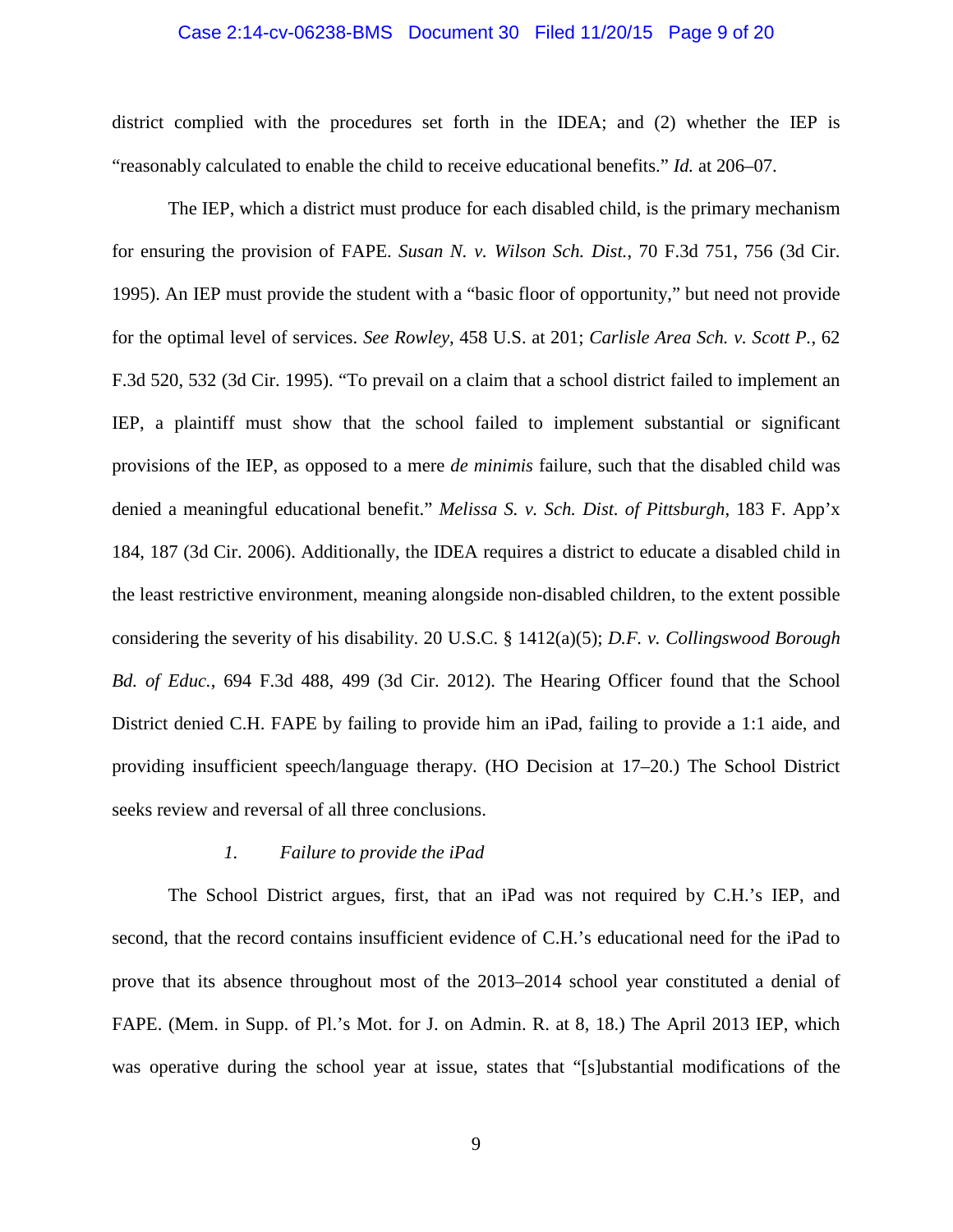## Case 2:14-cv-06238-BMS Document 30 Filed 11/20/15 Page 10 of 20

general education curriculum are also needed such as an iPad or other portable computerized device that allows [C.H.] to express his ideas," and refers to the use of an iPad or other device throughout. (Apr. 2013 IEP at 8, 15, 25, 27, 29, 35; Tr. at 88.) The November 2013 IEP also references the iPad. (Nov. 2013 IEP at 9.) C.H.'s teacher changed this language in the March 2014 IEP to state that the iPad was beneficial rather than needed, but did so outside of the IEP process. (HO FF ¶ 24; Tr. at 1018; Mar. 2014 IEP at 11.)

C.H.'s teacher in Roxborough's autistic support classroom lent him her personal tablet, a Kindle Fire, during the period between September 2013 and March 2014. (HO FF ¶ 20.) However, the Hearing Officer determined that the District nevertheless failed to comply with the IEP. (HO Decision at 17.) Regardless of whether or not a Kindle is a satisfactory substitute for the iPad, there is no evidence in the record that the Kindle was used for the specific purposes designated in the IEP, including demonstrating synthesis of vocabulary and using apps to learn to tell time. (Apr. 2013 IEP at 28, 31.) Therefore, the School District does not meet its burden to show that it carried out the Specially Designed Instruction involving assistive technology that is specified in the IEP. (*See id.*); *Ridley*, 680 F.3d at 270.

Since the School District failed to implement the IEP, the Court must determine whether this failure was substantial or significant, rather than *de minimis*. *Melissa S.*, 183 F. App'x at 187. The School District argues that its failure to provide the iPad did not deprive C.H. of any meaningful educational benefit, because C.H. was verbal and therefore did not need the iPad in order to communicate. (Mem. in Supp. of Pl.'s Mot. for J. on Admin. R. at 18.); *see Melissa S.*, 183 F. App'x at 187. However, the fact that C.H. could speak without the iPad did not mean that its role in his IEP was not substantial or significant. *See Van Duyn v. Baker Sch. Dist.*, 502 F.3d 811, 822 (9th Cir. 2007) (clarifying that a child need not have suffered demonstrable educational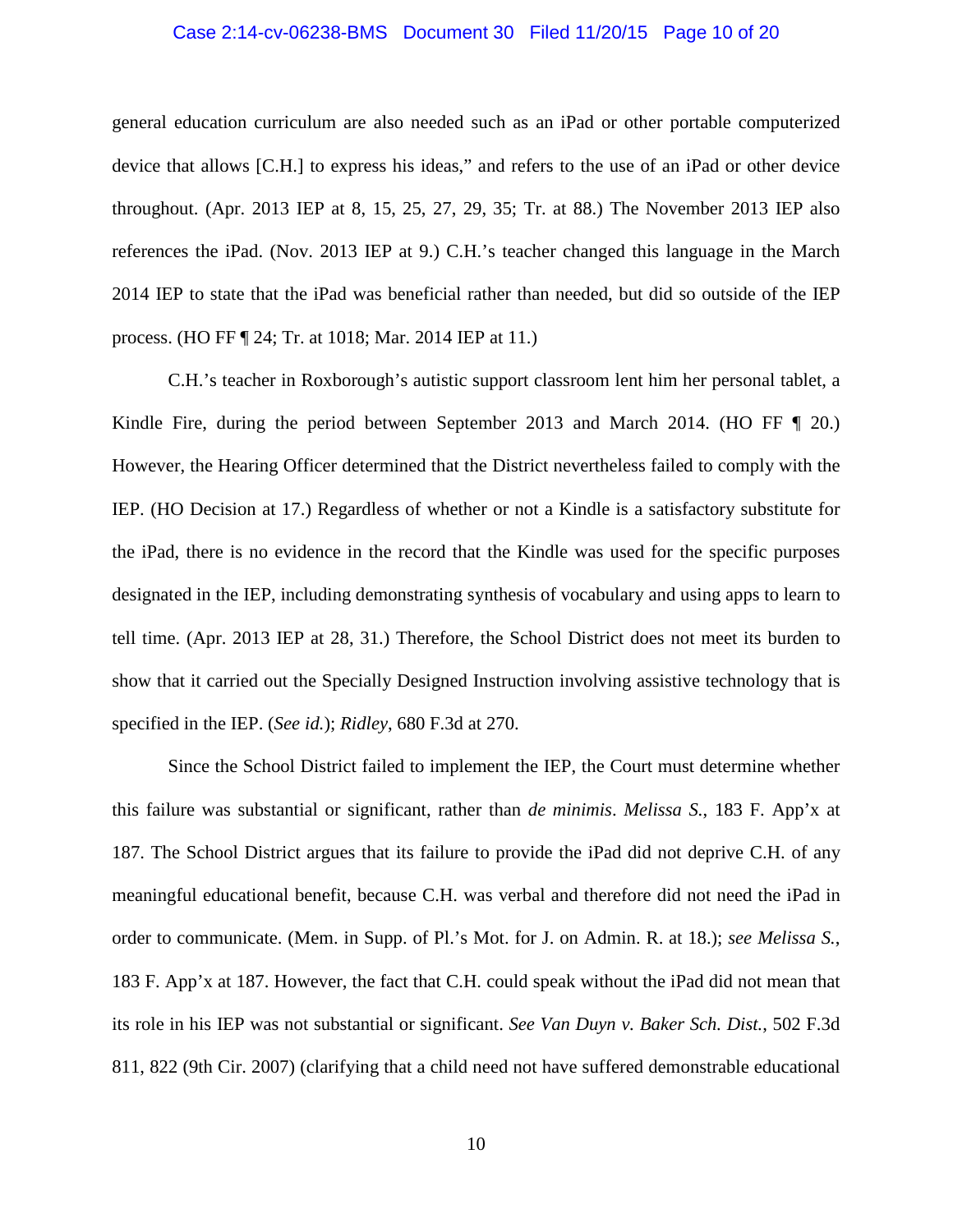## Case 2:14-cv-06238-BMS Document 30 Filed 11/20/15 Page 11 of 20

harm to prevail on a claim for failure to implement an IEP). The iPad is mentioned seven times in the April 2013 IEP, indicating that the IEP team believed it was an important tool for C.H. to improve critical communication and life skills. Moreover, this emphasis is consistent with the testimony of Williams's expert, Marie Marks, who described the role that augmentative and alternative communication technology can play for a student like C.H., who struggles to spontaneously construct grammatically correct sentences. (Tr. at 659–71.) It also reflects C.H.'s use of the iPad in 8<sup>th</sup> grade to develop a vocabulary word bank with pictures, and his reliance on technology at home to communicate when he struggles to find the words he needs. (Tr. at 1240– 46.) Therefore, the evidence in the record supports the Hearing Officer's conclusion that the School District's failure to provide the iPad was significant enough to deny C.H. a meaningful educational benefit. *Melissa S.*, 183 F. App'x at 187. Recognizing, as the Hearing Officer did, the District's good faith efforts to transfer the device in a timely manner, the Court affirms her determination that the failure to provide the iPad constituted a denial of FAPE. (*See* HO Decision at 17.)

## *2. Failure to provide 1:1 aide*

The School District's inability to provide C.H. with a 1:1 aide until January 2014 indisputably constitutes a failure to implement the IEP. (HO FF ¶¶ 30–37.) Given the integral role the aide subsequently played in C.H.'s current educational program, this failure is substantial. (*See* Tr. at 1164–68, 1189–1208 (testimony of the 1:1 aide about her interactions with C.H. throughout the school day).) The School District also concedes that the delay in providing the aide prevented C.H. from attending regular education art classes during the fall 2013 semester. (HO FF ¶ 33; Mem. in Supp. of Pl.'s Mot. for J. on Admin. R. at 20.) Therefore, C.H. was not educated in the least restrictive environment appropriate to his needs, as required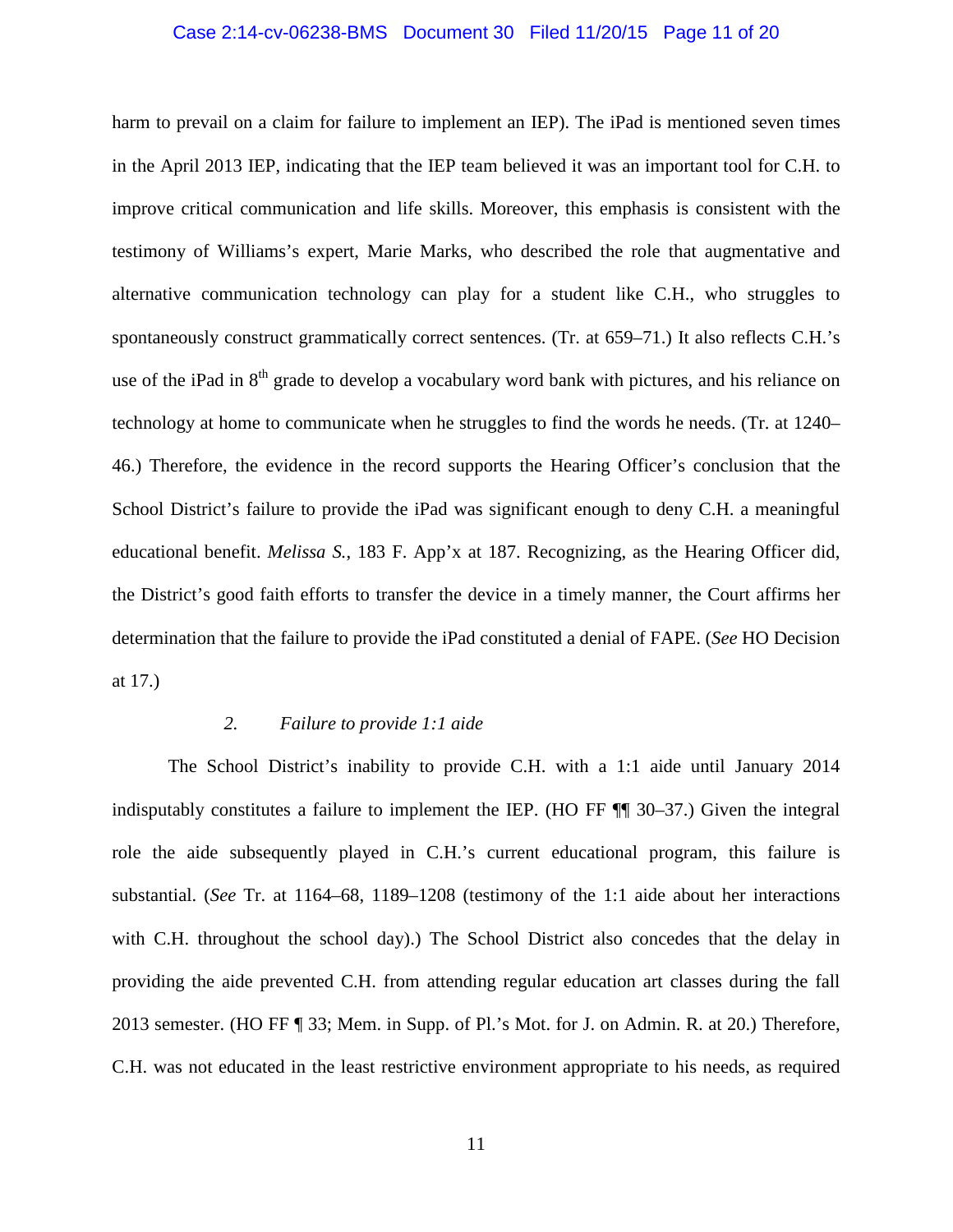## Case 2:14-cv-06238-BMS Document 30 Filed 11/20/15 Page 12 of 20

by the IDEA. *See Carlisle Area Sch.*, 62 F.3d at 532. The School District's inability to give him access to regular education art classes was particularly significant given his expressed interest in art. (*See, e.g.*, Tr. at 1240.) Therefore, while the union work rules posed an understandable difficulty, the denial of the 1:1 aide nevertheless constituted a denial of FAPE. (*See* HO FF ¶ 31.)

## *3. Failure to provide appropriate speech and language services*

The Hearing Officer found that the speech/language therapy that the School District provided C.H. pursuant to his IEP was insufficient because the IEP team did not make "an individualized determination of the type/frequency/amount of speech/language services" and failed to implement the distributed practice model effectively. (HO Decision at 19–20.) Whether the IEP is appropriate is a question of fact, and therefore the hearing officer's decision should be considered prima facie correct. *P.P. ex rel. Michael P. West Chester Area Sch. Dist.*, 585 F.3d 727, 734–35 (3d Cir. 2009). The School District has not identified sufficient evidence in the record to support reversal. It notes that a distributed practice model is "the District's preferred approach for students with autism," because it allows students' communication needs to be addressed throughout the day by multiple staff members. (Mem. in Supp. of Pl.'s Mot. for J. on Admin. R. at 24.) However, Marie Marks, the parent's expert, testified that the program provided to C.H. did not include sufficient data collection and evaluation to constitute a true distributed practice model program. (Tr. at 677–680.) According to Marks, if the speech therapist, Carol Maclean, were to carry out this data evaluation, it would require significantly more time than the IEP specified. (Tr. at 682–83; Mar. 2014 IEP at 40.) Maclean's testimony largely confirms that the distributed practice model was so decentralized that she did not track the opportunities that other staff members provided to C.H. to develop his communication skills or consistently log their results. (Tr. at 368–373.) Additionally, Maclean did not speak to C.H.'s prior speech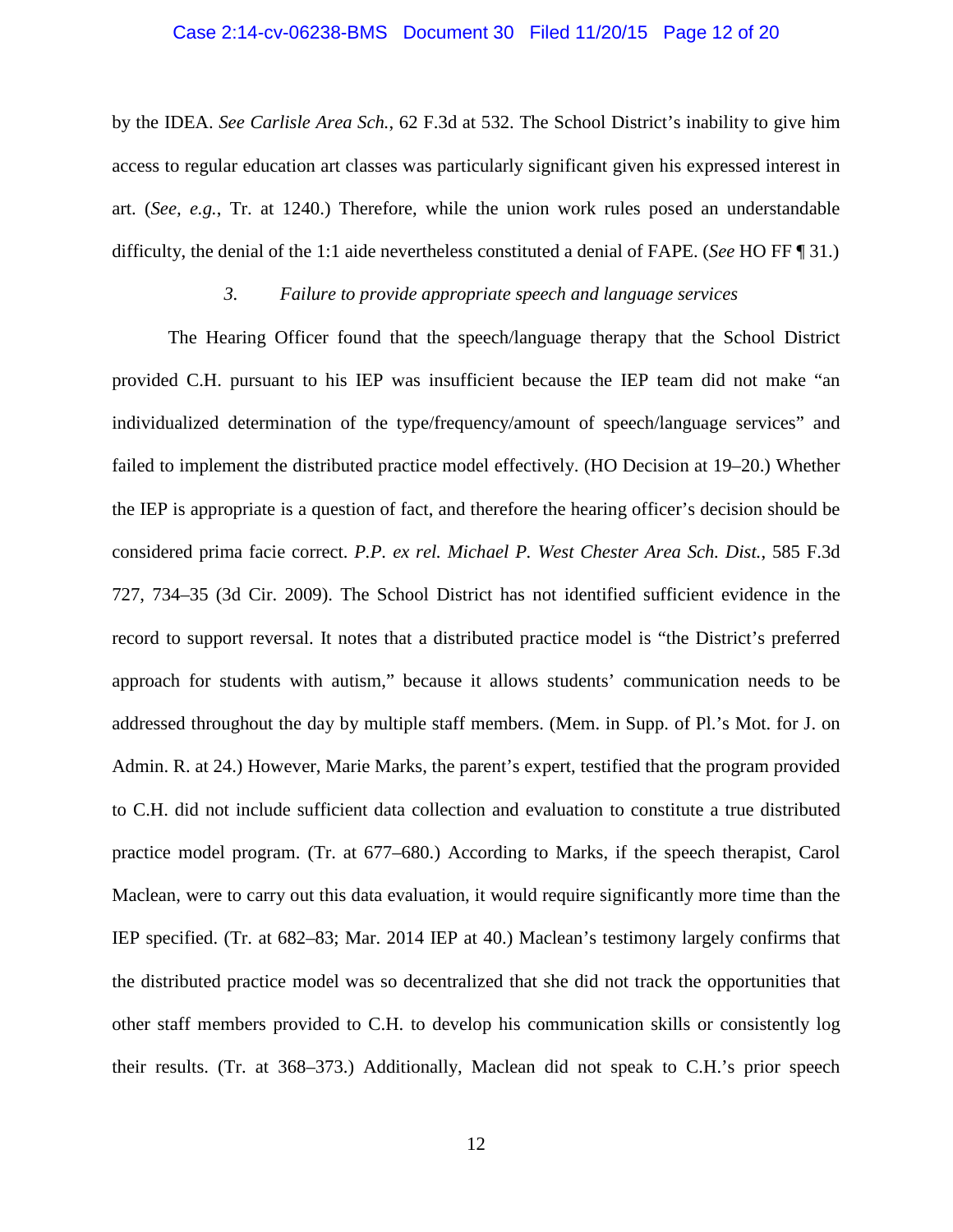## Case 2:14-cv-06238-BMS Document 30 Filed 11/20/15 Page 13 of 20

therapist or evaluate his needs at the outset of the school year prior to designing his program. (HO FF ¶ 51.)

Outside of the distributed practice program, the IEP provided for sixty minutes per month, or fifteen minutes per week, of direct, small group speech and language therapy. (Mar. 2014 IEP at 40.) The Hearing Officer credited Marks's testimony concluding that C.H. needed three forty-five-minute therapy sessions each week in order to achieve meaningful educational benefits and address his difficulties with vocabulary and syntax. (HO Decision at 20; Tr. at 673.) While Maclean and other Roxborough High School staff certainly worked with C.H. and attempted to improve his communication skills, the preponderance of the evidence supports the Hearing Officer's conclusion that the program outlined in the IEP was not "reasonably calculated to enable the child to receive meaningful educational benefits," and thus denied FAPE to C.H. *Mary T. v. Sch. Dist. of Phila.*, 575 F.3d 235, 240 (3d Cir. 2009).

## **B. Remedy**

The School District asserts that the Hearing Officer's remedial order exceeded her authority and conflicted with the IDEA. (Mem. in Supp. of Pl.'s Mot. for J. on Admin. R. at 11– 16, 22–23.) The statute instructs district courts reviewing IDEA administrative proceedings to "grant such relief as the court determines is appropriate." 20 U.S.C.  $\S$  1415(i)(2)(C)(iii). The Supreme Court has held that this language gives courts broad discretion to craft relief that serves the IDEA's purpose of providing handicapped children with FAPE that is tailored to their unique needs. *Sch. Comm. of Town of Burlington, Mass. v. Dep't of Educ. of Mass.*, 471 U.S. 359, 369 (1985). A court is tasked with crafting an equitable award that appropriately compensates the student in each individual case. *D.F. v. Collingswood Borough Bd. of Educ.*, 694 F.3d at 498–99.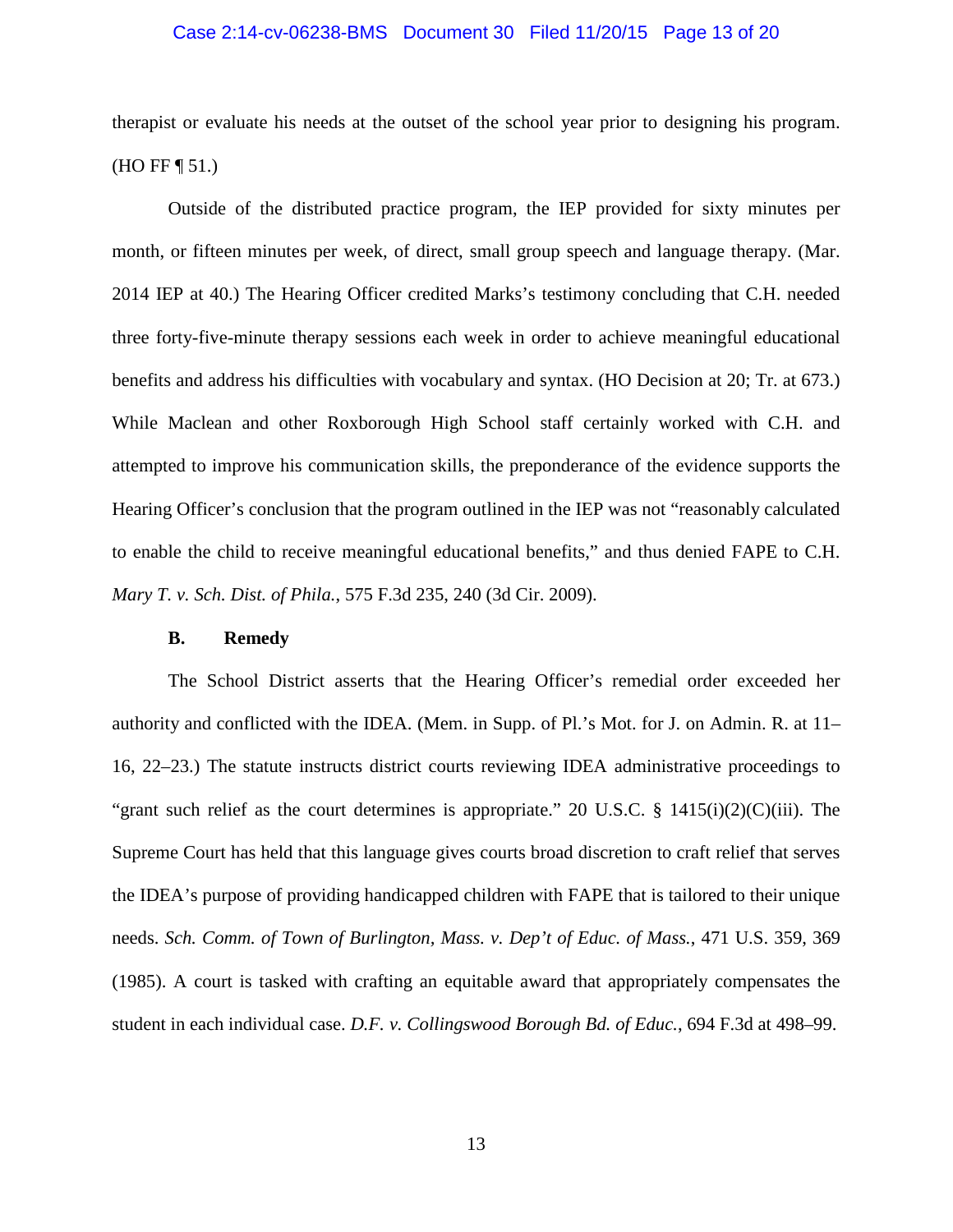The primary judicially-created remedy for IDEA violations is compensatory education. *Ferren C. v. Sch. Dist. of Phila.*, 612 F.3d 712, 717 (3d Cir. 2010). "Compensatory education aims to place disabled children in the same position they would have occupied but for the school district's violation of IDEA, by providing the educational services children should have received in the first instance." *G.L. v. Ligonier Valley Sch. Dist. Auth.*, 802 F.3d 601, 608 (3d Cir. 2015) (internal quotation marks omitted). Courts award compensatory education for a period equal to the period of denial of FAPE, but excluding the time the school district reasonably required to address the problem. *M.C. v. Cent. Reg'l Sch. Dist.*, 81 F.3d 389, 397 (3d Cir. 1996); *accord G.L.*, 81 F.3d at 397. However, compensatory education is not the only relief available under the IDEA. Rather, a court may order any equitable relief that is appropriate given the purpose of the IDEA, including tuition reimbursement for private school, a prospective injunction, or a declaratory judgment. *Burlington*, 471 U.S. at 369–70 (noting that in some cases, "it seems clear beyond cavil that 'appropriate' relief would include a prospective injunction"); *see also Hesling v. Avon Grove Sch. Dist.*, 428 F. Supp. 2d 262, 273 (E.D. Pa. 2006). This Court need not determine the exact boundaries of the Hearing Officer's authority because it will order its own relief, bearing in mind the Hearing Officer's expertise in this area and familiarity with this case. *See Cocores v. Portsmouth, N.H. Sch. Dist.*, 779 F. Supp. 203, 205 (D.N.H. 1991) (noting that it would make little sense for Congress to have given hearing officers less remedial authority than the court, given their particular expertise).

The School District's primary objection to the remedies in the Hearing Officer's order is that many of them extend beyond the one-year IEP period and dictate the level of services the School District should provide for the remainder of C.H.'s high school education. The District emphasizes that the IDEA provides for annual review of the IEP, and contends that the Hearing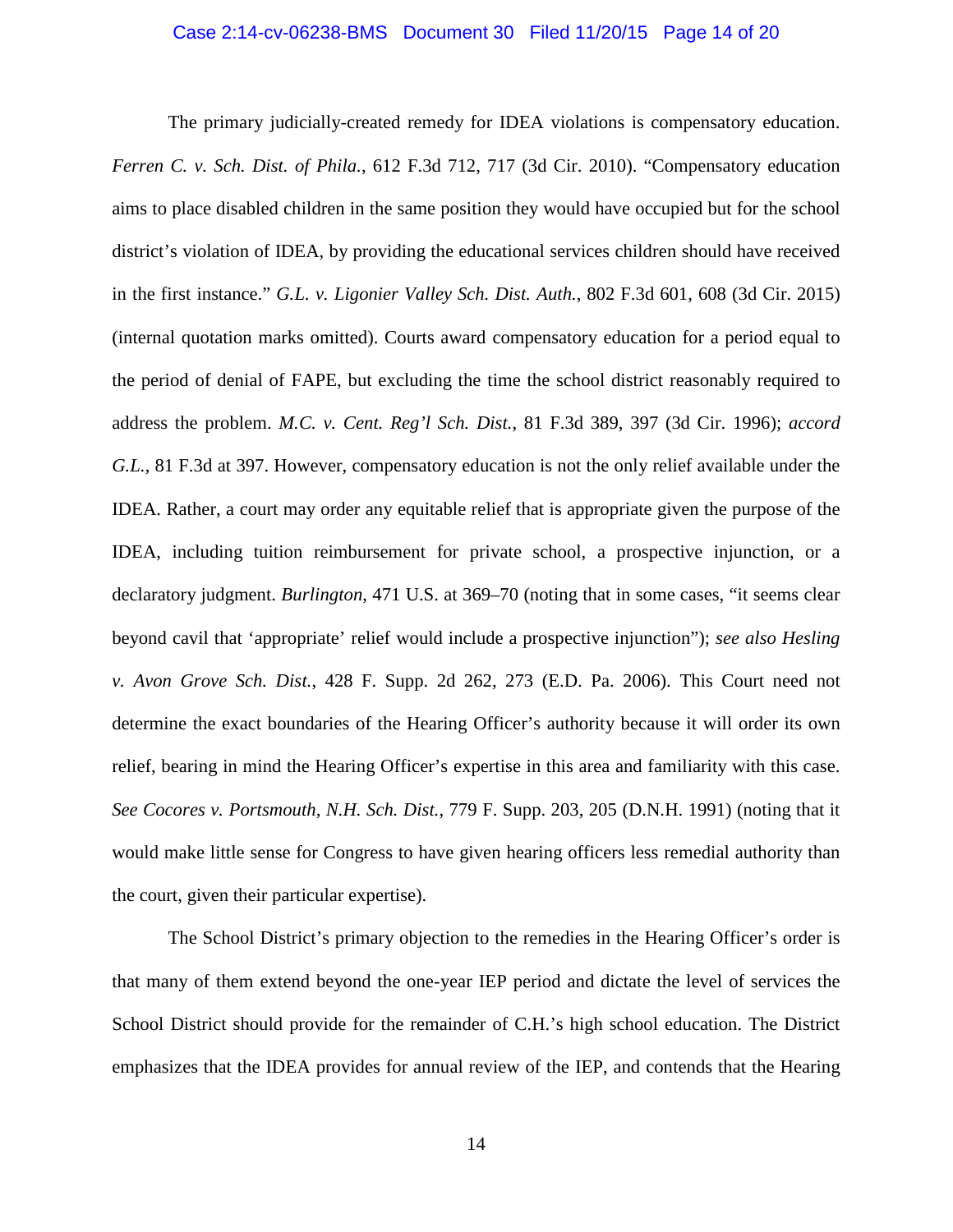## Case 2:14-cv-06238-BMS Document 30 Filed 11/20/15 Page 15 of 20

Officer's order impermissibly invades that process. *See* 20 U.S.C. § 1414(d); (Mem. in Supp. of Pl.'s Mot. for J. on Admin. R. at 11–15.). It is true that the statute requires yearly review of the IEP, and that that process is at the IDEA's core. *See Schaffer v. Weast*, 546 U.S. 49, 56 (2005). However, appropriate prospective injunctive relief is clearly available under the IDEA, and where possible is even preferable to backward-looking compensatory relief. *See Burlington*, 471 U.S. at 370. The availability of prospective relief is logical given the Act's purpose of providing disabled students with quality public education and the time-consuming nature of the IDEA's procedural protections. A student has "only one childhood, one education," and therefore it is critical to ensure that school districts appropriately implement the IDEA in a timely manner, so the student may achieve as many educational gains as possible while in public school. *See Vasquez v. Dep't of Educ. of P.R.*, Civ. A. No. 14-1644, 2014 WL 6879390, at \*7 (D.P.R. Dec. 4, 2014).

Here, Williams has filed successful due process complaints in two successive years. (McElligott Decision at 12–14; HO Decision at 17–20.) Moreover, nearly two years have elapsed since the filing of the due process complaint at issue in this case. (*See* HO FF ¶ 8.) The School District's suggestion that future disputes may only be re-litigated as they arise ignores the fact that a third due process complaint might not be resolved until after C.H. graduates from high school. (*See* Mem. in Supp. of Pl.'s Mot. for J. on Admin. R. at 15.) The Hearing Officer's attempt to permanently resolve the issues in this case serves both parties' interest in avoiding future litigation. At the same time, the Hearing Officer's order does not seek to replace the IEP process. *Cf. Indep. Sch. Dist. No. 432 v. J.H.*, 8 F. Supp. 2d 1166 (D. Minn. 1998) (holding that an administrative decision was improper where the parent had not given the district an opportunity to formulate or implement an IEP). In the order addressing the provision of a 1:1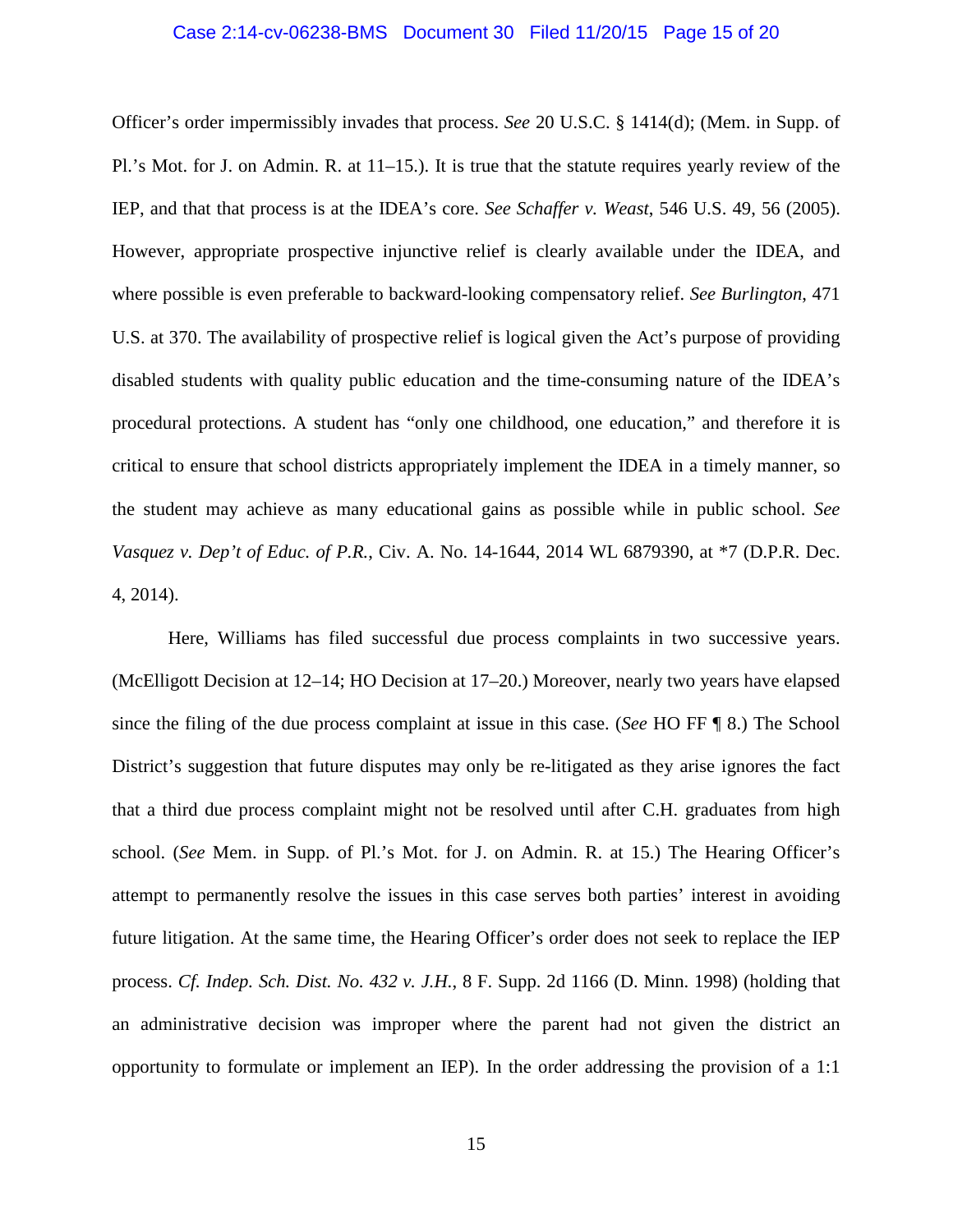#### Case 2:14-cv-06238-BMS Document 30 Filed 11/20/15 Page 16 of 20

aide, the Hearing Officer made clear that the order applied "unless and until the entire IEP team, with particular emphasis on the Parent, believes that the aide can be [faded or eliminated]." (HO Decision at 25.) The Court will add a similar phrase to any order that extends beyond one year, in order to make clear that the IEP process remains the primary mechanism for the provision of C.H.'s education. The specific remedies included in the Hearing Officer's order are discussed in more detail below.

## *1. Compensatory education*

The Hearing Officer ordered an award of compensatory education for each of the three denials of FAPE that she identified: the denial of the iPad, the denial of the 1:1 aide, and the inadequate speech/language therapy.

## a. Failure to provide the iPad

To remedy the denial of FAPE resulting from the School District's failure to provide the iPad, the Hearing Officer ordered the School District to provide training for C.H. and his teachers on how to use the iPad for appropriate educational purposes. (HO Decision at 18.) The Hearing Officer in effect applied the Third Circuit's standard articulated in *M.C.*, estimating the period of deprivation to be one hour per day, five days a week during the period that C.H. did not have the iPad, minus a two week allowance for the District to enact the transfer of the device. (*Id.* at 17–18.); *M.C.*, 81 F.3d at 397. Therefore, she capped the compensatory training at 120 hours and \$1,000. (HO Decision at 18.) She also sought to put C.H. in the position he would have been in had the iPad been used for the educational purposes specified in the IEP, recognizing that access to the iPad could not provide a meaningful educational benefit without training on how to appropriately use it. (*Id.*) The Hearing Officer's order that the 120 hours be divided over C.H.'s remaining years of high school simply allows the compensatory education to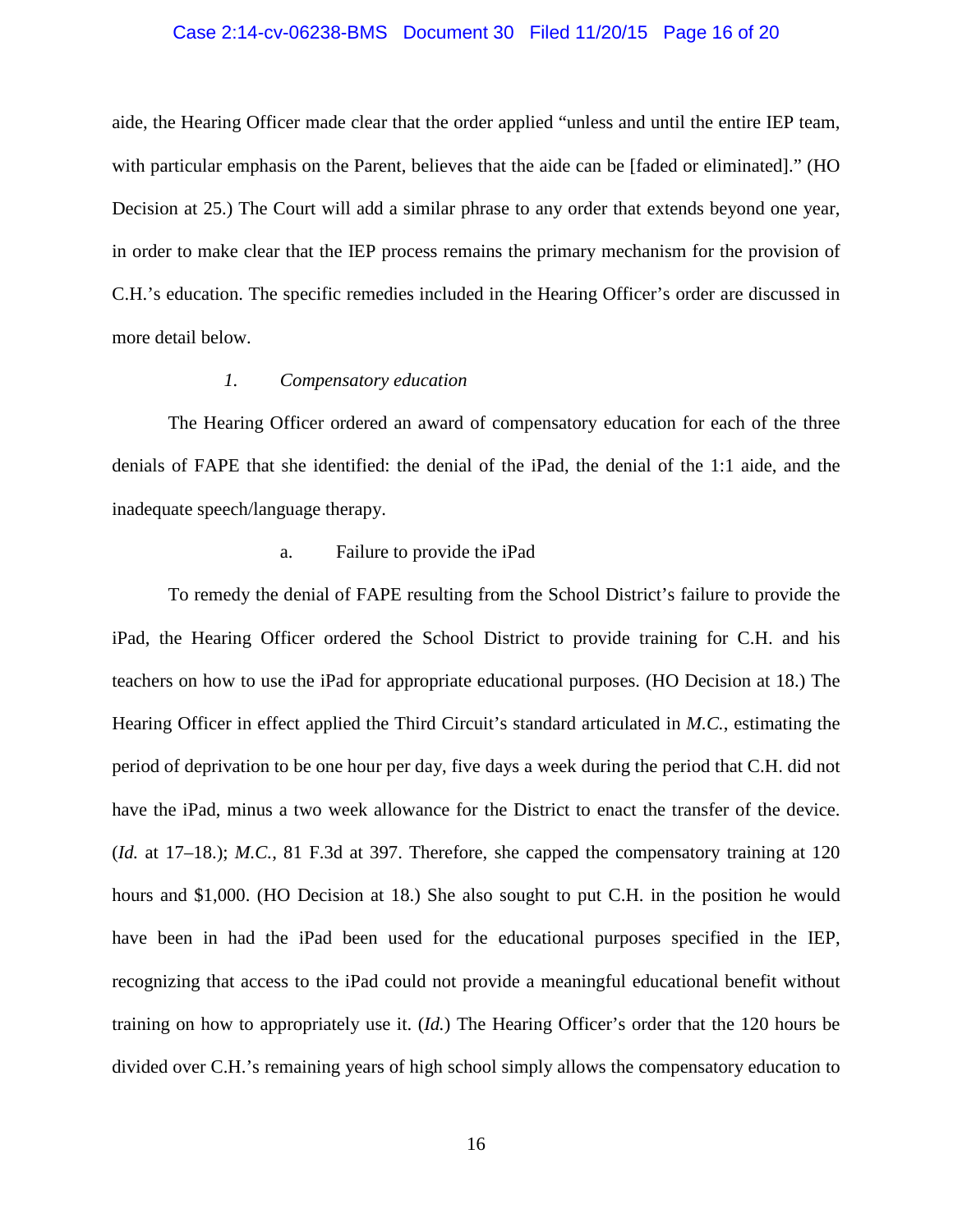## Case 2:14-cv-06238-BMS Document 30 Filed 11/20/15 Page 17 of 20

have a greater impact, and does not interfere with the IEP team's ability to determine which apps the training should focus on or what role it should play in C.H.'s overall education.

The School District argues that the Hearing Officer lacked the authority to order the District to hire an outside consultant or provide training to staff members who work with C.H., because Pennsylvania's Public School Code governs the training of public school staff. (Mem. in Supp. of Pl.'s Mot. for J. on Admin. R. at 22.) However, the District relies on a Pennsylvania Commonwealth Court case that arises under Pennsylvania's gifted education law and applies a test explicitly intended to resolve conflicts between state laws. *Saucon Valley Sch. Dist. v. Robert O.*, 785 A.2d 1069, 1076 & n.14 (Pa. Commw. Ct. 2001). Pennsylvania state law does not limit this Court's remedial authority under the IDEA. Moreover, *Saucon Valley* and a subsequent Commonwealth Court IDEA case on which the School District relies hold that an administrative decisionmaker may not order a district to hire an outside expert who would provide services beyond what the statute requires. *Mifflin Cty. Sch. Dist. v. Special Educ. Due Process Appeals Bd.*, 800 A.2d 1010, 1014 (Pa. Commw. Ct. 2002) ("Further, the Panel had no authority to order the District to engage outside experts after finding that the . . . services were sufficient."); *Saucon Valley*, 785 A.2d at 1078 ("Although the Panel may have the implicit authority to remedy noncompliance with the special education regulations, it does not have the authority to impose requirements in addition to those regulations."). The Hearing Officer's award of compensatory education does not impose responsibilities beyond what the law requires but rather remedies a denial of FAPE. It is well within this Court's authority to order the School District to provide training relating to the iPad, and therefore the Court affirms this remedy. *See P. v. Newington Bd. of Educ.*, 546 F.3d 111, 123 (2d Cir. 2008) (affirming hearing officer's order to retain an outside consultant).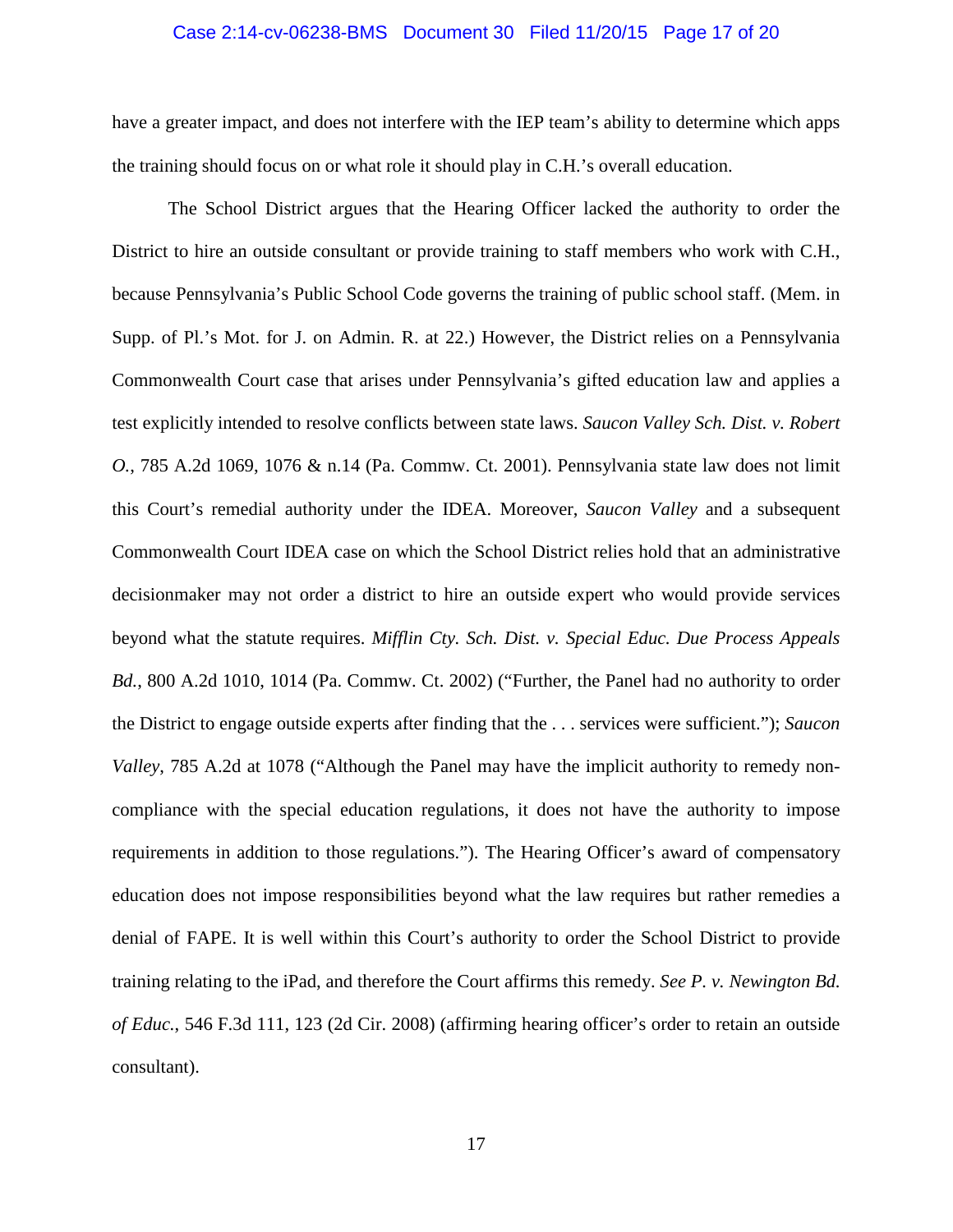## b. Failure to provide the 1:1 Aide

To remedy the denial of a 1:1 aide, the Hearing Officer awarded compensatory art and physical education designed to put C.H. in the position he would have been in had he been able to attend those classes during the fall 2013 semester. She tied the amount of reimbursement available to the cost of a 1:1 aide for the period of deprivation, minus a reasonable period of one month for the district to hire such an aide. Compensatory art and physical education is an appropriate remedy, but Third Circuit precedent requires that it be calculated based on the educational time deprived rather than the cost savings reaped by the School District. *See M.C.*, 81 F.3d at 397. The IEP indicates that the 1:1 aide should have worked with C.H. for 2120 minutes per week, and this Court defers to the Hearing Officer's conclusion that one month was a reasonable period of time for the District to hire and assign an aide. (Nov. 2013 IEP at 35; HO Decision at 19.) Subtracting two additional weeks for holiday vacations, this Court will award 2120 minutes times ten weeks, or 353 hours of compensatory education, to be delivered as specified in the Hearing Officer's Order.

## c. Failure to provide appropriate speech and language services

Finally, the Hearing Officer ordered compensatory speech and language therapy by straightforwardly applying *M.C.* (HO Decision at 20.) It is appropriate to order compensatory education for the full 2013–2014 school year because the staff at Roxborough High School was aware of C.H.'s speech and language needs no later than the first IEP meeting, before school started. However, this Court will credit the fifteen minutes per week of therapy that the School District did provide, despite the fact that Maclean failed to speak to C.H.'s prior therapist. (*See*  HO Decision at 20.) The record shows that Maclean was providing small-group therapy to C.H. during that time based on her expert assessment of his needs. (Tr. at 389–95.) Therefore, the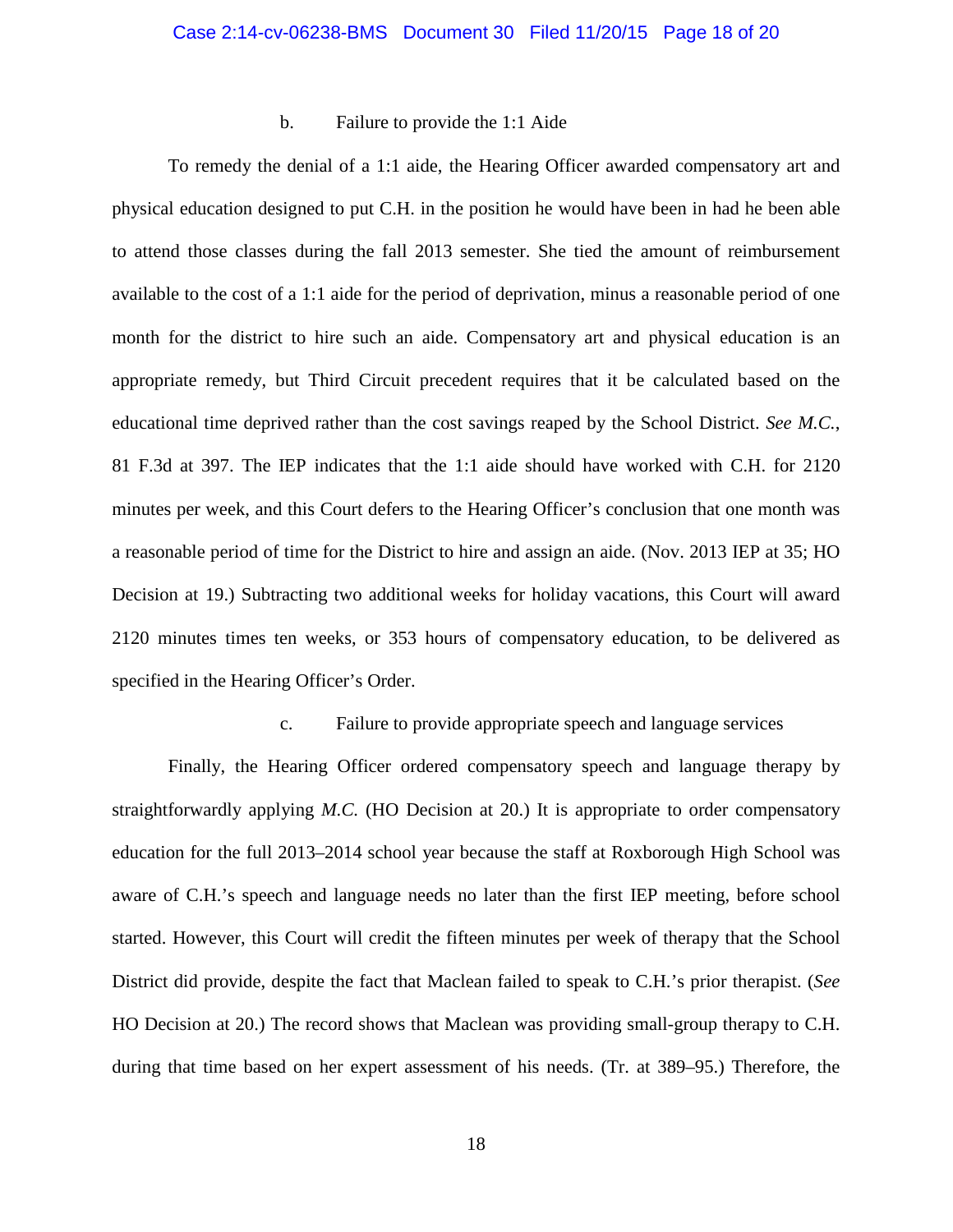## Case 2:14-cv-06238-BMS Document 30 Filed 11/20/15 Page 19 of 20

Court will order two hours of compensatory speech/language therapy for every week that school was in session in 2013–2014, as well as twelve and a half hours total of consultation with Williams and outside providers who work with C.H.

#### *2. Other remedies*

In addition to these awards of compensatory education, the Hearing Officer issued orders requiring the School District to: (1) continue to provide C.H. with an iPad throughout high school; (2) continue to provide C.H. with a 1:1 aide throughout high school; (4) continue to provide at least three forty-five-minute sessions of speech/language therapy weekly and seventyfive minutes per month of consultative services; (5) provide thirty minutes per week of selfadvocacy instruction; and (6) conduct a comprehensive evaluation. As discussed above, this Court has broad equitable authority to remedy denials of FAPE, including issuing prospective injunctions that last beyond the one year IEP period. *See Burlington*, 471 U.S. at 369–70. The Hearing Officer's orders were clearly designed to avoid time-consuming and costly re-litigation of these issues, which this Court considers appropriate in light of the IDEA's goal of providing students like C.H. with adequate public special education. *See id.* at 369. Therefore, it will affirm the orders relating to the iPad and the 1:1 aide, adding the caveat that each order is subject to revision by the IEP team.

However, it will revise the order relating to speech/language therapy. Marks, Williams's expert whose testimony the Hearing Officer credited, testified that C.H. needed three forty-fiveminute group sessions per week initially, and that the amount could be reduced over time. By ordering that level of therapy to continue indefinitely and requiring that two of the three weekly sessions be individual, the Hearing Officer went beyond what the record demonstrates is necessary to ensure the provision of FAPE and unnecessarily removes control from the IEP